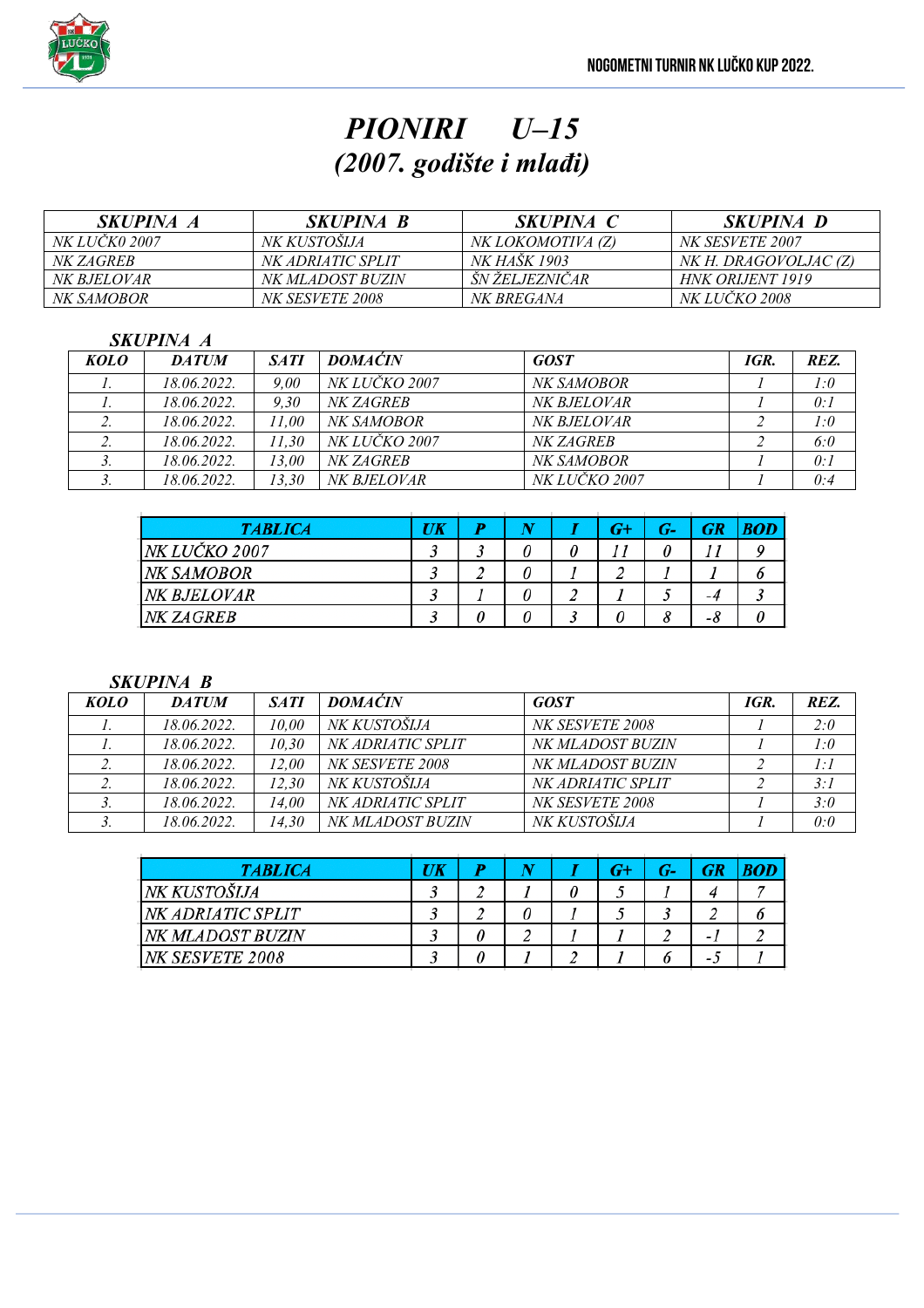### *SKUPINA C*

| <b>KOLO</b> | <b>DATUM</b> | <b>SATI</b> | <b>DOMAĆIN</b>    | <b>GOST</b>       | IGR. | REZ. |
|-------------|--------------|-------------|-------------------|-------------------|------|------|
|             | 18.06.2022.  | 15.00       | NK LOKOMOTIVA (Z) | NK BREGANA        |      | 2:0  |
|             | 18.06.2022.  | 15.30       | NK HAŠK 1903      | ŠN ŽELJEZNIČAR    |      | 0:0  |
|             | 18.06.2022.  | 17.00       | NK BREGANA        | ŠN ŽELJEZNIČAR    |      | 2:1  |
|             | 18.06.2022.  | 17.30       | NK LOKOMOTIVA (Z) | NK HAŠK 1903      |      | 0:0  |
|             | 18.06.2022.  | 19.00       | NK HAŠK 1903      | NK BREGANA        |      | 6:1  |
|             | 18.06.2022.  | 19.30       | ŠN ŽELJEZNIČAR    | NK LOKOMOTIVA (Z) |      | 0:6  |

| <b>TABLICA</b>    | UK |  |   |    |  |
|-------------------|----|--|---|----|--|
| NK LOKOMOTIVA (Z) |    |  |   | 8  |  |
| NK HAŠK 1903      |    |  | υ |    |  |
| NK BREGANA        |    |  |   | -0 |  |
| ŠN ŽELJEZNIČAR    |    |  |   |    |  |

### *SKUPINA D*

| <b>KOLO</b> | <b>DATUM</b> | <b>SATI</b> | <b>DOMACIN</b>        | <b>GOST</b>           | IGR. | REZ. |
|-------------|--------------|-------------|-----------------------|-----------------------|------|------|
|             | 18.06.2022.  | 16.00       | NK SESVETE 2007       | <i>NK LUČKO 2008</i>  |      | 1:0  |
|             | 18.06.2022.  | 16,30       | NK H. DRAGOVOLJAC (Z) | NK ORIJENT 1919       |      | 4:0  |
|             | 18.06.2022.  | 18.00       | <i>NK LUČKO 2008</i>  | NK ORLJENT 1919       |      | 3:1  |
|             | 18.06.2022.  | 18.30       | NK SESVETE 2007       | NK H. DRAGOVOLJAC (Z) |      | 0:1  |
|             | 18.06.2022.  | 20,00       | NK H. DRAGOVOLJAC (Z) | <i>NK LUČKO 2008</i>  |      | 1:0  |
|             | 18.06.2022.  | 20,30       | NK ORLJENT 1919       | NK SESVETE 2007       |      | 0:4  |

| <b>TABLICA</b>          | UK |   |  | $G-$ | <b>GR</b> |  |
|-------------------------|----|---|--|------|-----------|--|
| NK H. DRAGOVOLJAC (Z)   |    | υ |  |      | ο         |  |
| NK SESVETE 2007         |    | 0 |  |      |           |  |
| NK LUČKO 2008           |    |   |  |      |           |  |
| <b>HNK ORIJENT 1919</b> |    |   |  |      |           |  |